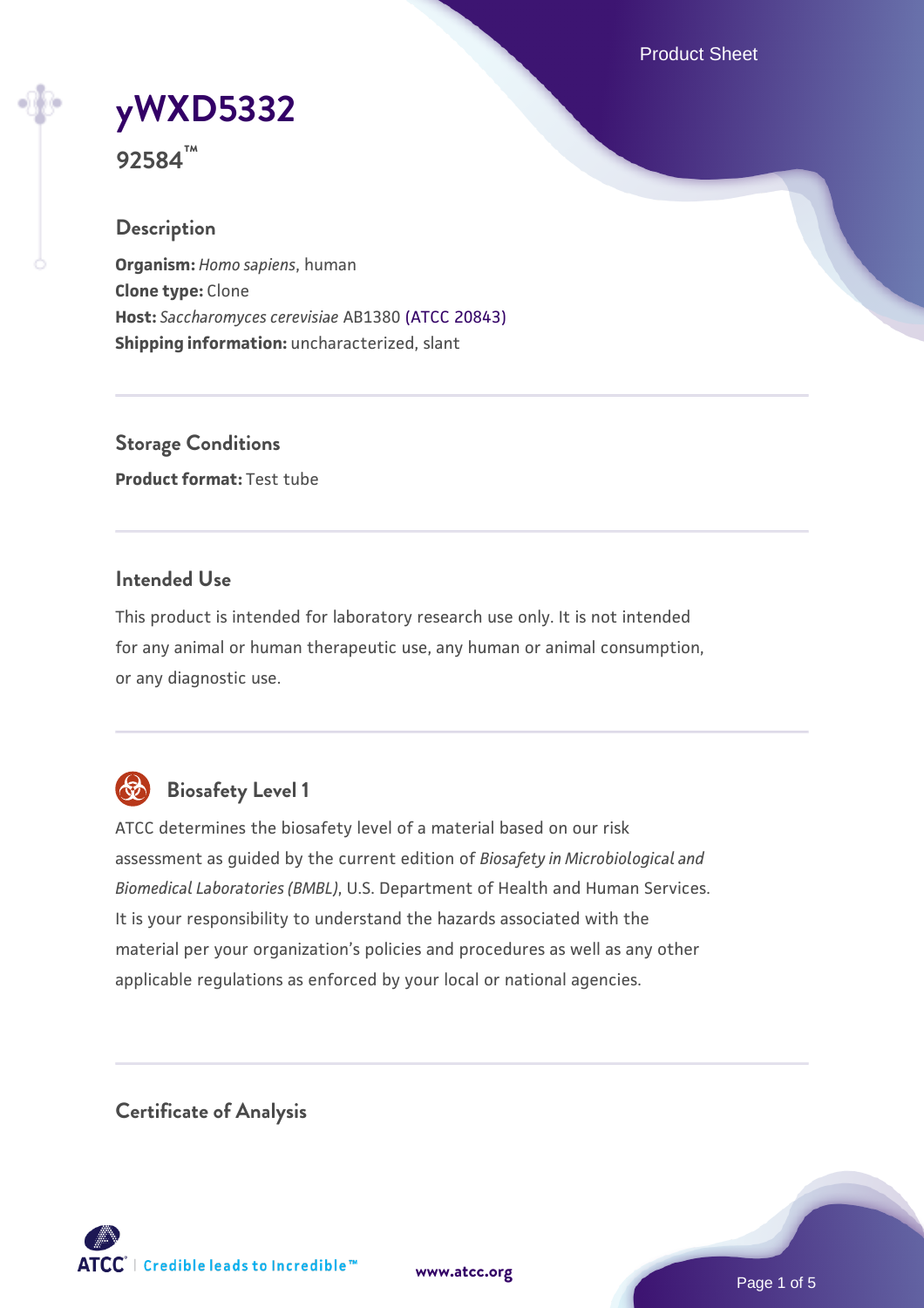## **[yWXD5332](https://www.atcc.org/products/92584)** Product Sheet **92584**

For batch-specific test results, refer to the applicable certificate of analysis that can be found at www.atcc.org.

## **Insert Information**

**Type of DNA:** genomic **Genome:** Homo sapiens **Chromosome:** X X pter-q27.3 **Gene name:** DNA Segment, single copy **Gene product:** DNA Segment, single copy [DXS4284] **Gene symbol:** DXS4284 **Contains complete coding sequence:** Unknown **Insert end:** EcoRI

## **Vector Information**

**Construct size (kb):** 215.0 **Intact vector size:** 11.454 **Vector name:** pYAC4 **Type of vector:** YAC **Host range:** *Saccharomyces cerevisiae*; *Escherichia coli* **Vector information:** other: telomere, 3548-4235 other: telomere, 6012-6699 Cross references: DNA Seq. Acc.: U01086 **Cloning sites:** EcoRI **Markers:** SUP4; HIS3; ampR; URA3; TRP1 **Replicon:** pMB1, 7186-7186; ARS1, 9632-10376

# **Growth Conditions**

**Medium:** 



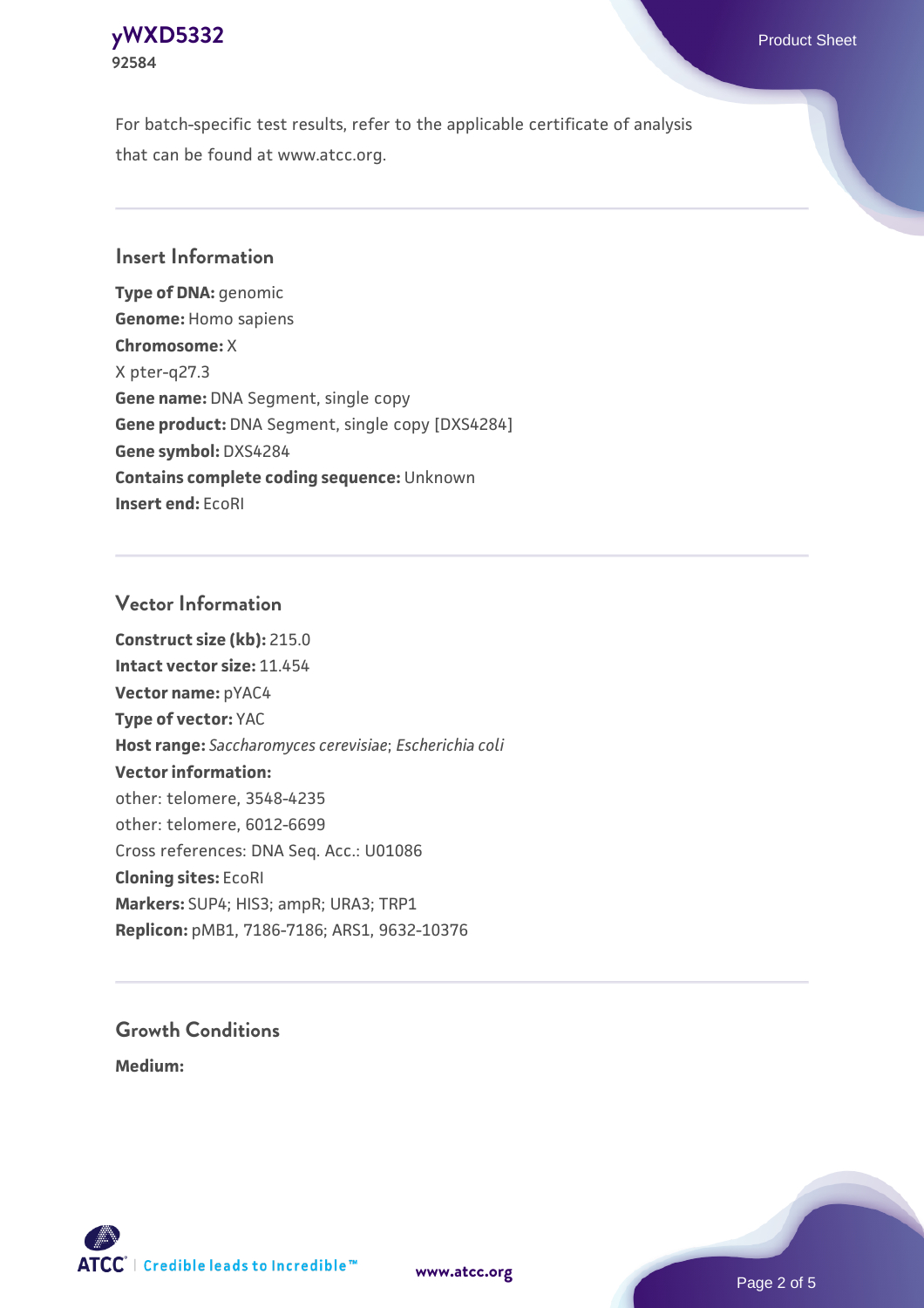#### **[yWXD5332](https://www.atcc.org/products/92584)** Product Sheet **92584**

[ATCC Medium 1245: YEPD](https://www.atcc.org/-/media/product-assets/documents/microbial-media-formulations/1/2/4/5/atcc-medium-1245.pdf?rev=705ca55d1b6f490a808a965d5c072196) **Temperature:** 30°C

#### **Notes**

More information may be available from ATCC (http://www.atcc.org or 703- 365-2620).

## **Material Citation**

If use of this material results in a scientific publication, please cite the material in the following manner: yWXD5332 (ATCC 92584)

## **References**

References and other information relating to this material are available at www.atcc.org.

## **Warranty**

The product is provided 'AS IS' and the viability of ATCC® products is warranted for 30 days from the date of shipment, provided that the customer has stored and handled the product according to the information included on the product information sheet, website, and Certificate of Analysis. For living cultures, ATCC lists the media formulation and reagents that have been found to be effective for the product. While other unspecified media and reagents may also produce satisfactory results, a change in the ATCC and/or depositor-recommended protocols may affect the recovery, growth, and/or function of the product. If an alternative medium formulation or reagent is used, the ATCC warranty for viability is no longer



**[www.atcc.org](http://www.atcc.org)**

Page 3 of 5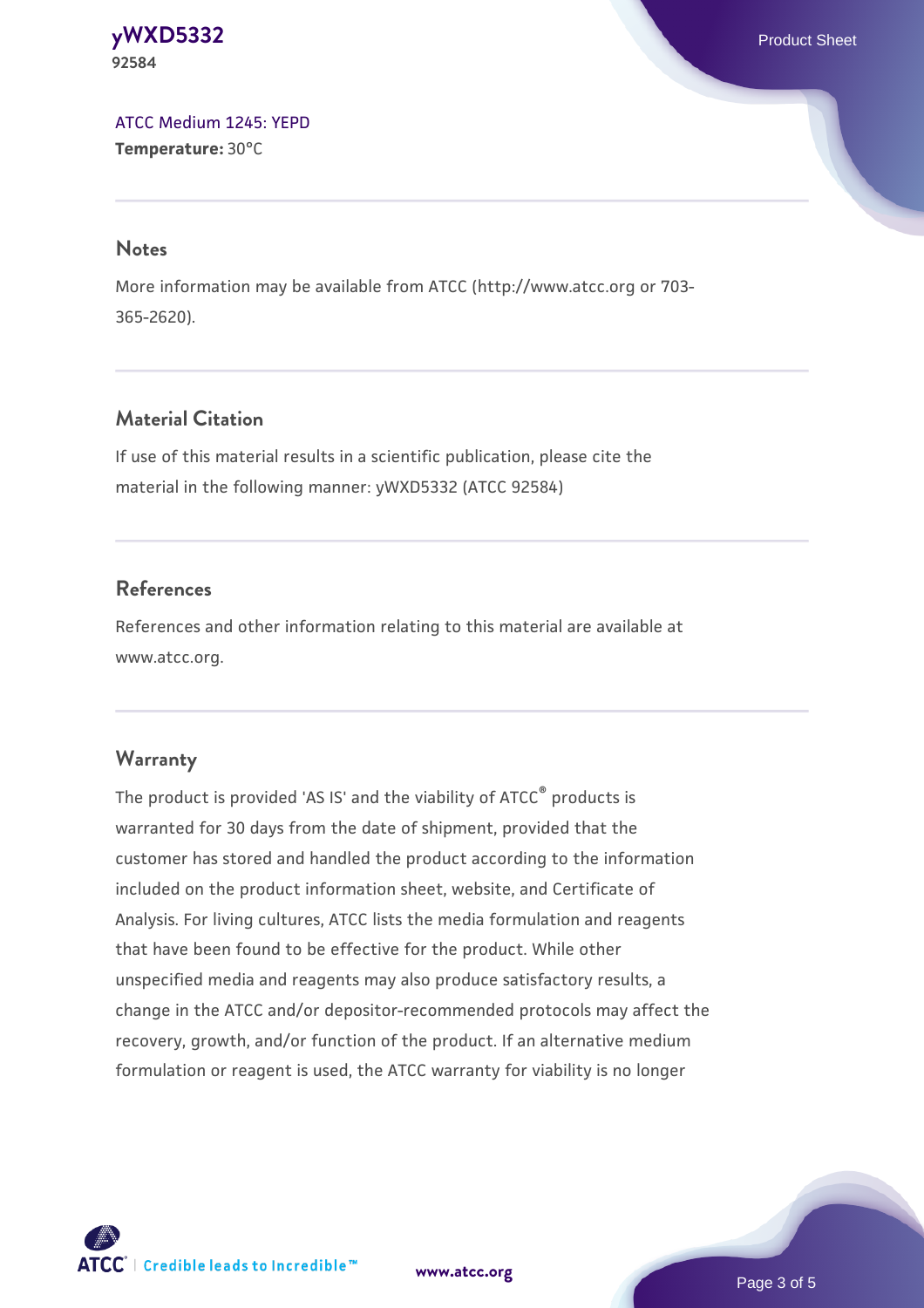**[yWXD5332](https://www.atcc.org/products/92584)** Product Sheet **92584**

valid. Except as expressly set forth herein, no other warranties of any kind are provided, express or implied, including, but not limited to, any implied warranties of merchantability, fitness for a particular purpose, manufacture according to cGMP standards, typicality, safety, accuracy, and/or noninfringement.

#### **Disclaimers**

This product is intended for laboratory research use only. It is not intended for any animal or human therapeutic use, any human or animal consumption, or any diagnostic use. Any proposed commercial use is prohibited without a license from ATCC.

While ATCC uses reasonable efforts to include accurate and up-to-date information on this product sheet, ATCC makes no warranties or representations as to its accuracy. Citations from scientific literature and patents are provided for informational purposes only. ATCC does not warrant that such information has been confirmed to be accurate or complete and the customer bears the sole responsibility of confirming the accuracy and completeness of any such information.

This product is sent on the condition that the customer is responsible for and assumes all risk and responsibility in connection with the receipt, handling, storage, disposal, and use of the ATCC product including without limitation taking all appropriate safety and handling precautions to minimize health or environmental risk. As a condition of receiving the material, the customer agrees that any activity undertaken with the ATCC product and any progeny or modifications will be conducted in compliance with all applicable laws, regulations, and guidelines. This product is provided 'AS IS' with no representations or warranties whatsoever except as expressly set forth herein and in no event shall ATCC, its parents, subsidiaries, directors, officers, agents, employees, assigns, successors, and affiliates be liable for indirect, special, incidental, or consequential damages of any kind in connection with or arising out of the customer's use of the product. While reasonable effort is made to ensure authenticity and reliability of materials on deposit, ATCC is not liable for damages arising from the misidentification or



**[www.atcc.org](http://www.atcc.org)**

Page 4 of 5